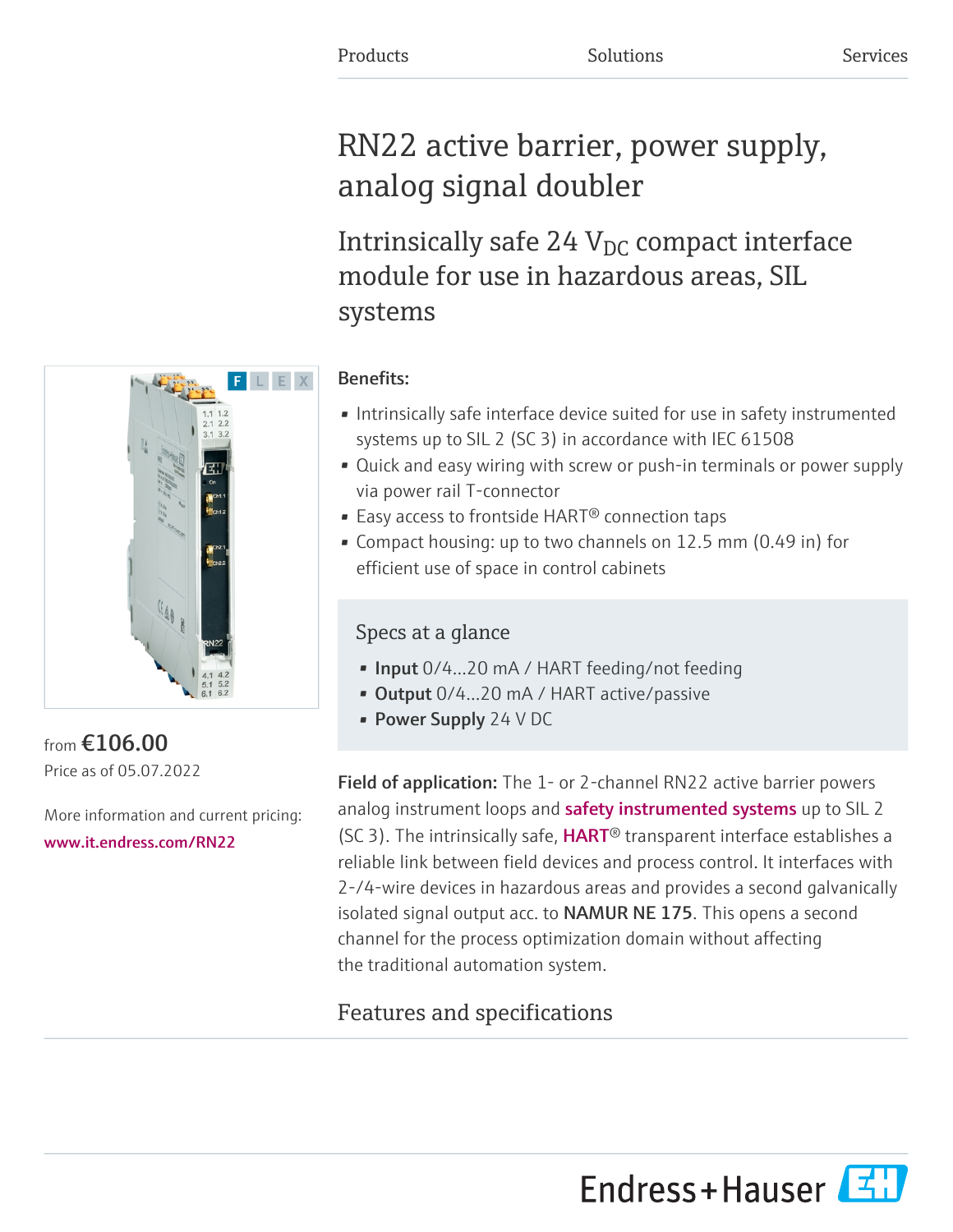#### Power supplies & barrier Measuring principle

Active barrier

#### Measuring principle

Active barrier

#### Function

1-channel 2-channel Signal doubler

#### Loop power supply

17,5 V ±1 V bei 20 mA open circuit voltage: 24,5 V ±5 %

#### Power Supply

24 V DC

#### Input

0/4…20 mA / HART feeding/not feeding

#### **Output**

0/4…20 mA / HART active/passive

#### **Certificates**

ATEX IECEx CSA DNV UL C/US Non-hazardous area + EAC marking

#### SIL

SIL 2 SC 3